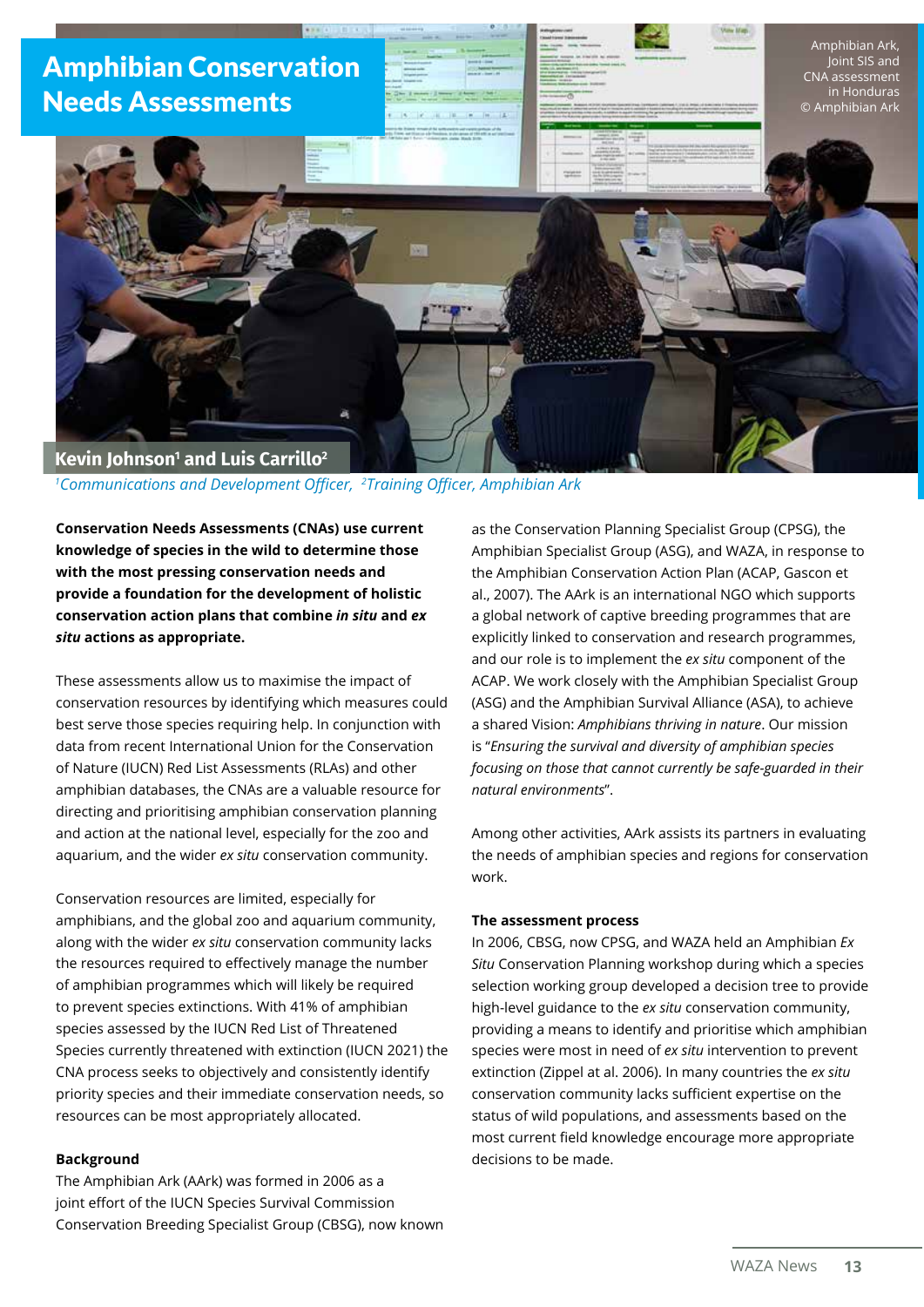At the time the original process was developed, there was no established methodology for evaluating the suitability and need for a given amphibian species to be included in an *ex situ* programme, and which of those species should have *ex situ* programmes established ahead of others. Where Amphibian Red List Authority assessment priorities overlap with those of the AArk, our two organisations have worked together during the past four years to hold joint RLA/CNA assessment workshops.

The decision tree has subsequently been further reviewed and refined and has now evolved into the AArk Conservation Needs Assessment process, and while the primary focus is still to identify and prioritise species for *ex situ* conservation actions, the current version includes recommendations for both *in situ* and *ex situ* conservation actions (Johnson et al. 2020). It is available online ([www.ConservationNeeds.org\)](http://www.ConservationNeeds.org), in English, Spanish and French versions, and all completed assessments and recommended conservation actions are available on the website.

The assessment process is usually coordinated by ASG Chairs who assemble appropriate experts in their country to collaborate on the assessments. Scientists, field biologists and researchers, animal husbandry experts, government representatives, and other stakeholders are vital to the success of the CNAs. Sharing expertise and experiences enhances the assessments, ensuring that appropriate recommendations for national conservation actions are delivered where they are most needed. Participation in the process, along with networking opportunities encourages stronger stakeholder buy-in. Assessments can be undertaken in a physical workshop-based situation, or online.

Unlike RLAs, which assess the risk of species becoming globally extinct, CNAs are developed at the national level, since typically, conservation actions are also planned and implemented at the national level. Multiple assessments for the same species, in different countries within its distribution, and with differing recommendations might be available.



North America South America South-Eastern Asia Southern Asia Southern Europe Western Africa

Figure 1. Number of completed Conservation Needs Assessments by region.

A complete CNA for each species includes:

- current information on the status of the species
- in the wild
- suitable protected habitat
- details of the threats facing each species and the likelihood of them being mitigated in time to prevent further decline
- cultural, scientific, socio-economic and phylogenetic significance
- past *ex situ* experience with the species
- information about potential authorisation for any proposed *ex situ* conservation programmes, and the availability of founder animals.

Once assessments have been completed and saved, each species is assigned to one or more of ten different conservation actions, based on the data in the assessments, with none, one, or multiple actions being recommended for each species. These high-level actions, in combination with the data and extensive supporting comments recorded during the assessment process, can subsequently be used by amphibian conservation groups as a guide to develop new, or update existing amphibian action plans or as a prioritised guide to inform future conservation programme development. Species are listed according to their priority for the particular conservation action.

The current version of the CNA process has been used to generate almost 4,200 assessments for 3,544 species of amphibians (31% of the 8,384 currently known species (Amphibiaweb 2021)), in 47 countries (Amphibian Ark 2001a) (Figure 1). Anurans account for 3,582 assessments, with 528 assessments for caudates and 87 for caecilians.

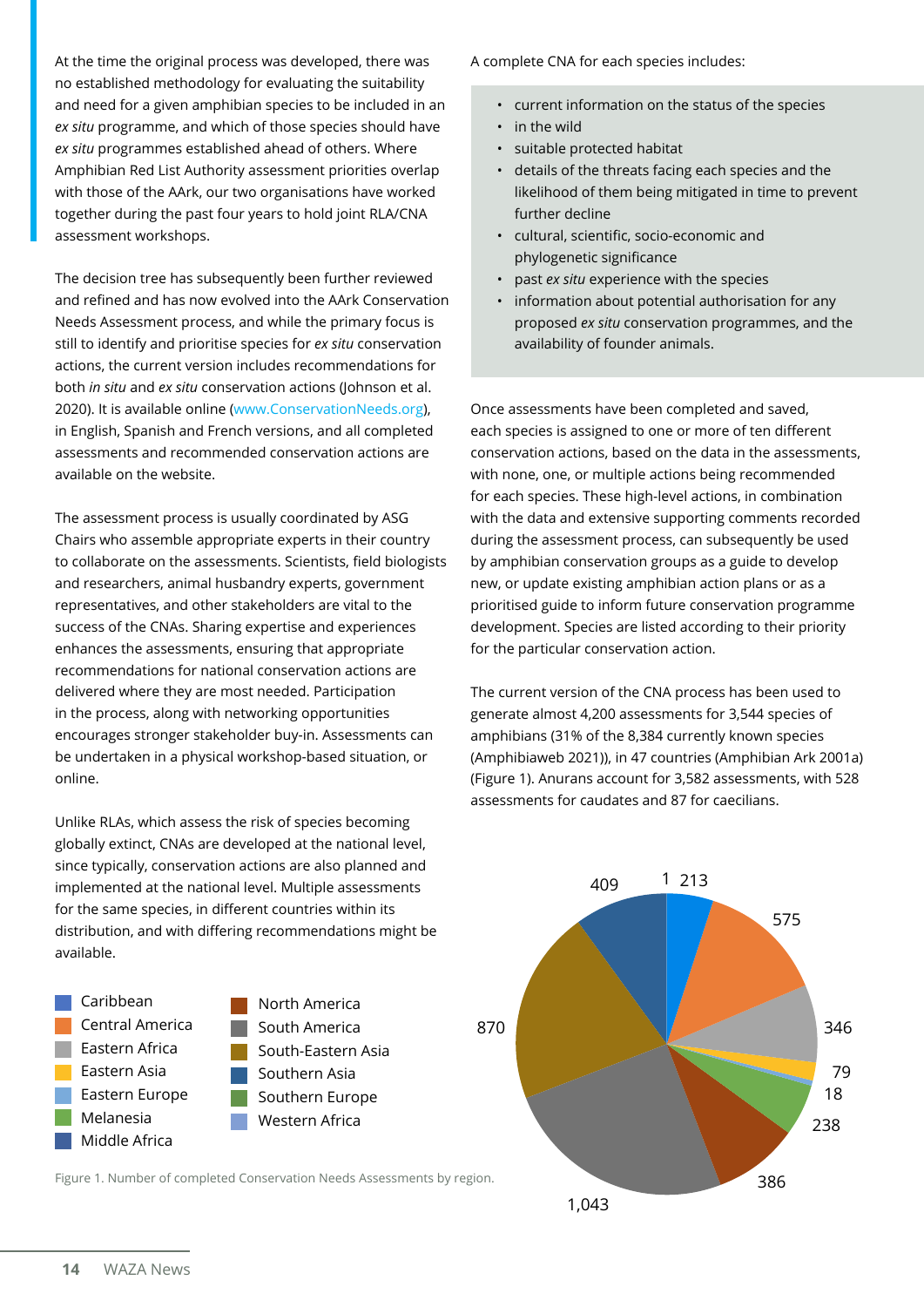Of the assessments completed to date, 398 of them recommend *ex situ* conservation-assurance programmes for 382 different species, to prevent their imminent extinction, and 561 species have been recommended as potential husbandry analogue species (Figure 2). If all known amphibian species were assessed, we can extrapolate that 934 species will potentially require *ex situ* management to prevent their extinction.

Unfortunately, to date only about 12% of the 398 species recommended for *ex situ* rescue have ever been managed in captive conservation programmes, with just 37 (9.5%) of these species currently in *ex situ* programmes, according to AArk's programme progress database (Amphibian Ark 2021b). Of the 195 active *ex situ* programmes in that database, 95 of these programmes are managed by zoos and aquariums, with the remainder based in universities, museums and private facilities (Amphibian Ark 2021b). Although there are an additional 49 species currently in *ex situ* survival-assurance programmes, for which CNAs have not yet been completed (Amphibian Ark 2021b), it is evident that many more resources are required to effectively manage the number of *ex situ* programmes required. While AArk endeavours to monitor and evaluate the progress of each programme to determine its success or failure, as tasked in the ACAP (Gascon et al., 2007; Wren et al., 2015), there are almost certainly additional *ex situ* survival-assurance programmes for threatened amphibian species which are not yet included in the progress database.

# **Red List and Conservation Needs Assessments**

We are often asked if there is overlap with RLAs. Approximately 40% of the data contained within a RLA is also required within CNAs. The CNAs amplify conservation actions in RLAs, with the Conservation Needs section in many older RLAs lacking consistency and not providing guidance, although recommendations are now required in RLAs for threatened species. The CNAs complement RLAs, and when used together, they provide a more holistic guide to conservation priorities and actions.

The group of experts required to compile both RLAs and CNAs is similar and bringing them together for a single workshop is a much better use of our respective resources. Since early 2018, joint assessment workshops have been held for species in Costa Rica, Ghana, Honduras, India, Malaysia and Papua New Guinea, with a joint methodology being developed to integrate both sets of questions into a single process.

Figure 2. Number of recommended conservation actions generated by Conservation Needs Assessments.





The False Malabar Gliding Frog (*Rhacophorus pseudomalabaricus)* was recommended as a high priority species for *ex situ* rescue, and other conservation actions during the 2020 Conservation Needs Assessments for Indian amphibians © Dr. Benjamin Tapley, ZSL